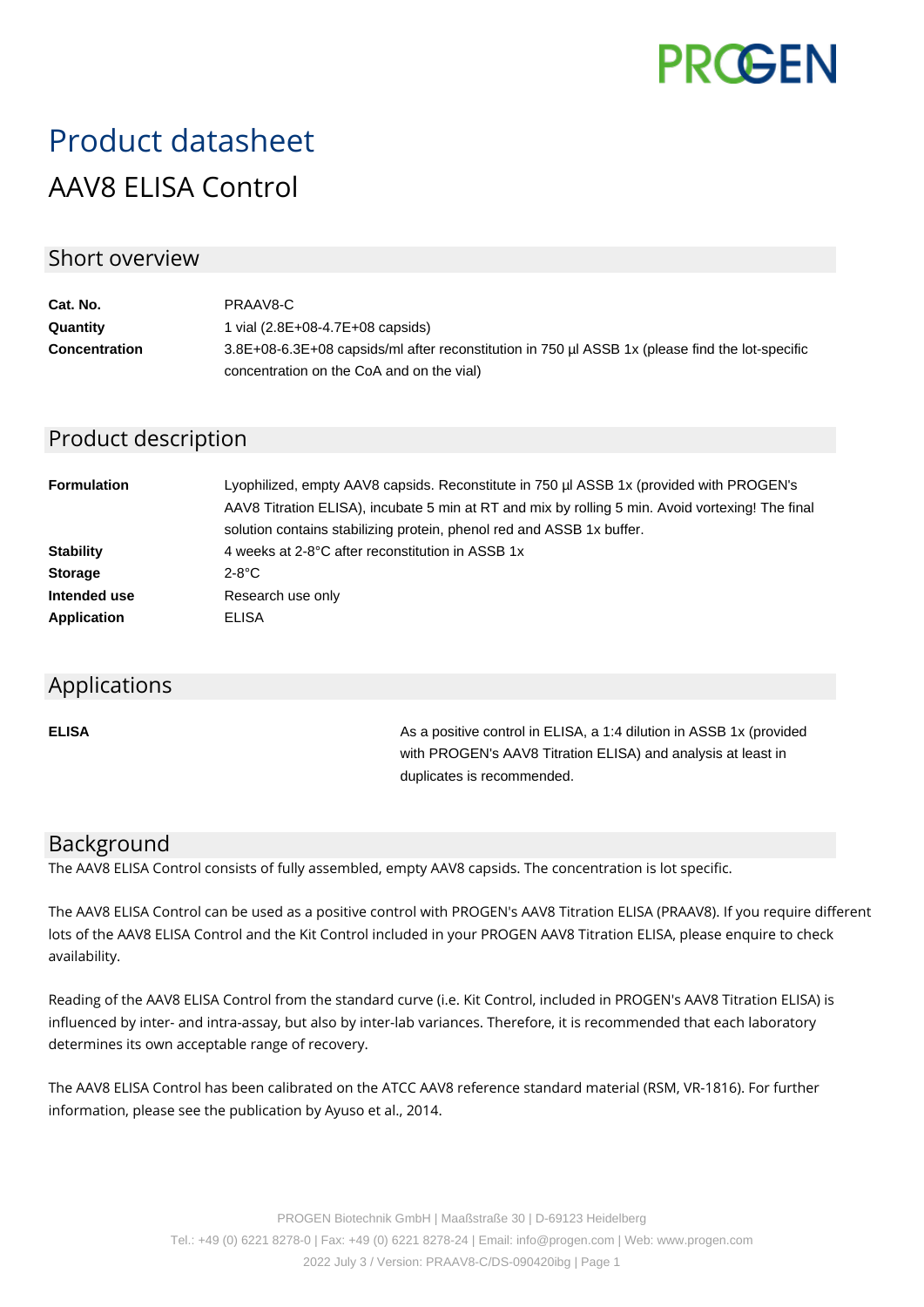#### Publications

Ayuso, E. et al. Manufacturing and characterization of a recombinant adeno-associated virus type 8 reference standard material. Hum. Gene Ther. 25, 977987 (2014).

## Product images



AAV8 ELISA Control